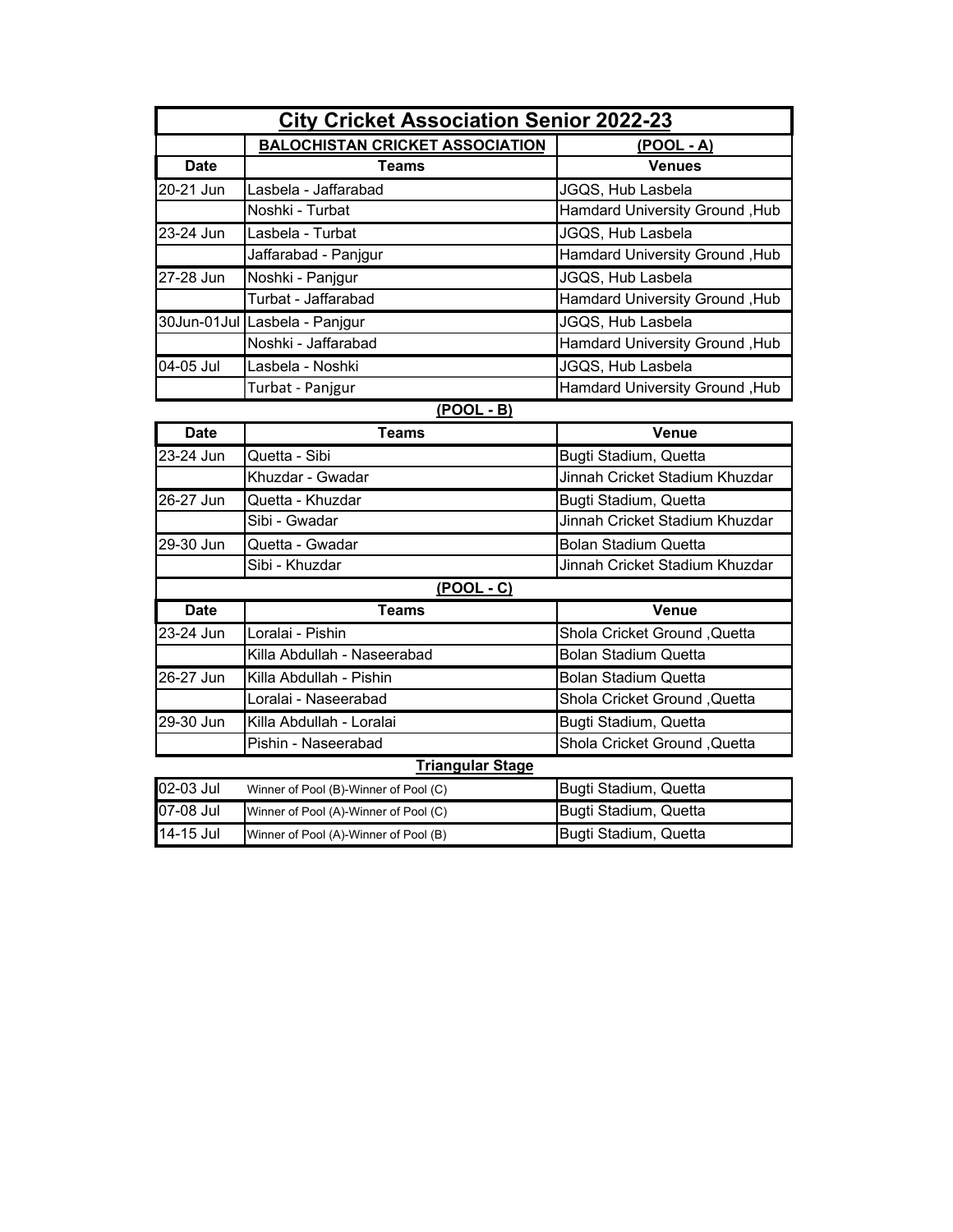| <b>City Cricket Association Senior 2022-23</b> |                                                         |                                |  |
|------------------------------------------------|---------------------------------------------------------|--------------------------------|--|
|                                                | <b>CENTRAL PUNJAB CRICKET ASSOCIATION</b><br>(POOL - A) |                                |  |
| <b>Date</b>                                    | Teams                                                   | <b>Venues</b>                  |  |
| 24-25 Jun                                      | Sialkot-Hafizabad                                       | Aleem Dar Ground               |  |
|                                                | Gujrat-West Zone (W)                                    | Paklions Academy Juiblee Town  |  |
| 27-28 Jun                                      | Gujranwala-Hafizabad                                    | Aleem Dar Ground               |  |
|                                                | Sialkot-Gujrat                                          | Paklions Academay Juiblee Town |  |
|                                                | 30Jun-01Jul Gujranwala-West Zone (W)                    | Aleem Dar Ground               |  |
|                                                | Gujrat-Hafizabad                                        | Paklions Academay Juiblee Town |  |
| 03-04 Jul                                      | Sialkot-West Zone (W)                                   | Aleem Dar Ground               |  |
|                                                | Gujranwala-Gujrat                                       | Paklions Academay Juiblee Town |  |
| 06-07 Jul                                      | West Zone (W)-Hafizabad                                 | Aleem Dar Ground               |  |
|                                                | Gujranwala-Sialkot                                      | Paklions Academay Juiblee Town |  |
| (POOL - B)                                     |                                                         |                                |  |

| <b>Date</b> | Teams                        | <b>Venues</b>                  |
|-------------|------------------------------|--------------------------------|
| 24-25 Jun   | North Zone (B)-Bhakkar       | Bohranwali Ground Faisalabad   |
|             | East Zone (B)-Jhang          | Saeed Ajmal Academy Faisalabad |
| 27-28 Jun   | Faisalabad-Bhakkar           | Bohranwali Ground Faisalabad   |
|             | North Zone (B)-East Zone (B) | Saeed Ajmal Academy Faisalabad |
|             | 30Jun-01Jul Faisalabad-Jhang | Bohranwali Ground Faisalabad   |
|             | East Zone (B)-Bhakkar        | Saeed Ajmal Academy Faisalabad |
| 03-04 Jul   | North Zone (B)-Jhang         | Bohranwali Ground Faisalabad   |
|             | Faisalabad-East Zone (B)     | Saeed Ajmal Academy Faisalabad |
| 06-07 Jul   | Jhang-Bhakkar                | Bohranwali Ground Faisalabad   |
|             | Faisalabad-North Zone (B)    | Saeed Aimal Academy Faisalabad |

| <u>(POOL - C)</u> |                                            |                                           |
|-------------------|--------------------------------------------|-------------------------------------------|
| <b>Date</b>       | Teams                                      | <b>Venues</b>                             |
| 24-25 Jun         | Sargodha-Kasur                             | <b>LRCA Ittefaq Cricket Ground Lahore</b> |
|                   | Mandi Bahauddin-Narowal                    | Model Town Club Ground Lahore             |
| 27-28 Jun         | North Zone (W)-Narowal                     | <b>LRCA Ittefaq Cricket Ground Lahore</b> |
|                   | Sargodha-Mandi Bahauddin                   | Model Town Club Ground Lahore             |
|                   | 30Jun-01Jul North Zone (W)-Mandi Bahauddin | <b>LRCA Ittefaq Cricket Ground Lahore</b> |
|                   | Kasur-Narowal                              | Model Town Club Ground Lahore             |
| 03-04 Jul         | Sargodha-Narowal                           | <b>LRCA Ittefaq Cricket Ground Lahore</b> |
|                   | North Zone (W)-Kasur                       | Model Town Club Ground Lahore             |
| 06-07 Jul         | Kasur-Mandi Bahauddin                      | <b>LRCA Ittefaq Cricket Ground Lahore</b> |
|                   | North Zone (W)-Sargodha                    | Model Town Club Ground Lahore             |

**(POOL - D)**

| <b>Date</b> | Teams                                 | <b>Venues</b>                   |
|-------------|---------------------------------------|---------------------------------|
| 24-25 Jun   | West Zone (B)-Mianwali                | Rana Naveed Academy Sheikhupura |
|             | Sheikhupura-East Zone (W)             | Sheikhupura Stadium             |
| 27-28 Jun   | West Zone (B)-East Zone (W)           | Rana Naveed Academy Sheikhupura |
|             | Sheikhupura-Mianwali                  | Sheikhupura Stadium             |
|             | 30Jun-01Jul West Zone (B)-Sheikhupura | Sheikhupura Stadium             |
|             | East Zone (W)-Mianwali                | Rana Naveed Academy Sheikhupura |
|             | Semi Finals and Final                 |                                 |
| 14-15 Jul   | Winner of Pool (A)-Winner of Pool (C) | <b>TBC</b>                      |
| 14-15 Jul   | Winner of Pool (B)-Winner of Pool (D) | <b>TBC</b>                      |
| 17-18 Jul   | Winner of 1st S.F.-Winner of 2nd S.F. | <b>TBC</b>                      |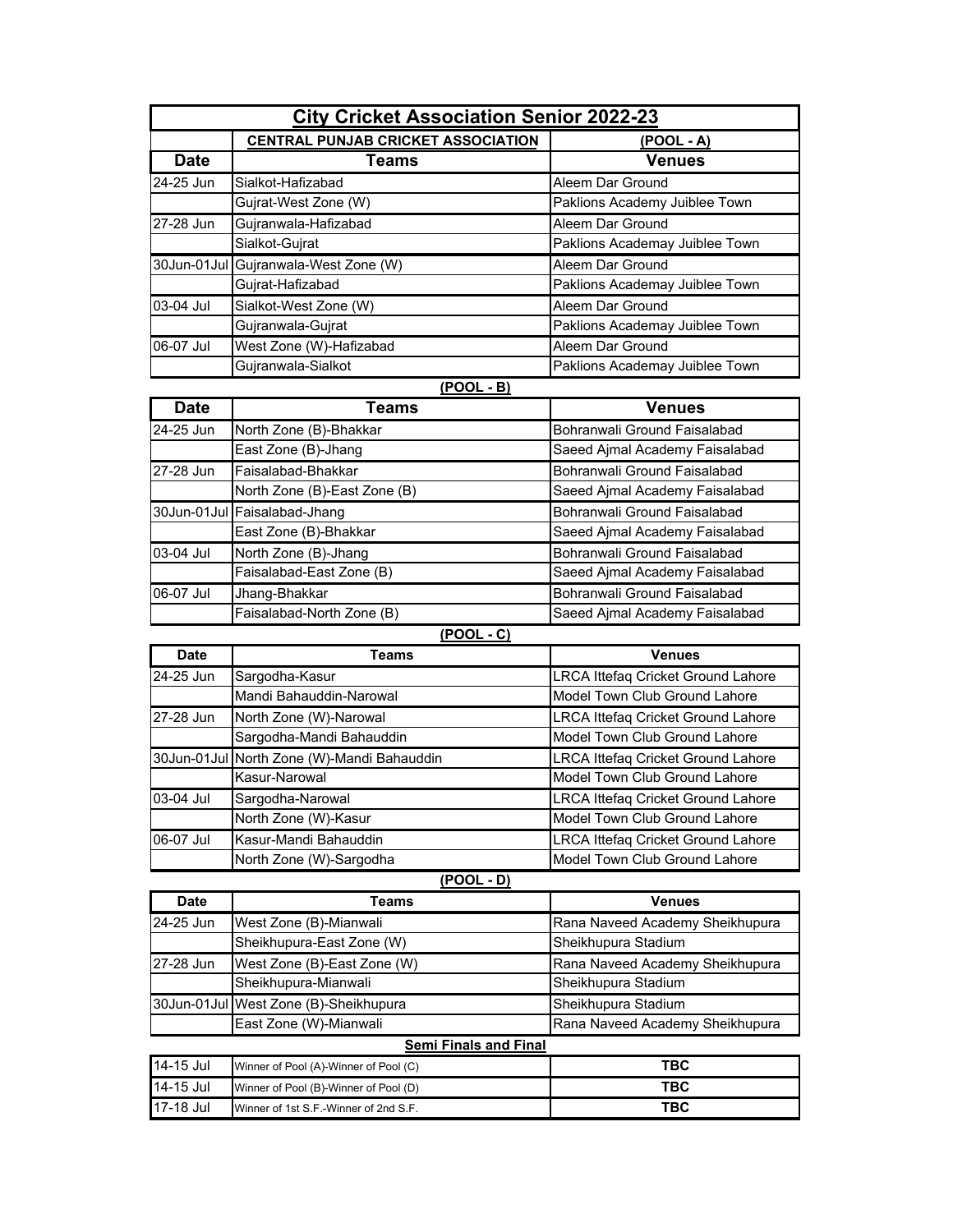| <b>City Cricket Association Senior 2022-23</b> |                                               |                                          |
|------------------------------------------------|-----------------------------------------------|------------------------------------------|
|                                                | <b>KHYBER PAKHTUNKHWA CRICKET ASSOCIATION</b> | $(POOL - A)$                             |
| <b>Date</b>                                    | Teams                                         | Venues                                   |
| 19-20 Jun                                      | Mardan-Khyber                                 | <b>KMC Ground University of Peshawar</b> |
|                                                | Dir Upper-Charsadda                           | Sirdheri Cricket Ground Charsadda        |
| 22-23 Jun                                      | Mardan-Mohmand                                | Sirdheri Cricket Ground Charsadda        |
|                                                | Khyber-Dir Upper                              | <b>KMC Ground University of Peshawar</b> |
| 25-26 Jun                                      | Charsadda-Mohmand                             | <b>KMC Ground University of Peshawar</b> |
|                                                | Mardan-Dir Upper                              | Sirdheri Cricket Ground Charsadda        |
| 28-29 Jun                                      | Khyber-Charsadda                              | Sirdheri Cricket Ground Charsadda        |
|                                                | Dir Upper-Mohmand                             | <b>KMC Ground University of Peshawar</b> |
| 01-02 Jul                                      | Mardan-Charsadda                              | <b>KMC Ground University of Peshawar</b> |
|                                                | Khyber-Mohmand                                | Sirdheri Cricket Ground Charsadda        |

#### **(POOL - B)**

| <b>Date</b> | Teams              | <b>Venues</b>                |
|-------------|--------------------|------------------------------|
| 19-20 Jun   | Peshawar-Haripur   | Jamrud Sports Complex Jamrud |
|             | Mansehra-D.I. Khan | Kohat Cricket Stadium Kohat  |
| 22-23 Jun   | Haripur-Buneer     | Kohat Cricket Stadium Kohat  |
|             | Peshawar-Mansehra  | Jamrud Sports Complex Jamrud |
| 25-26 Jun   | D.I. Khan-Buneer   | Jamrud Sports Complex Jamrud |
|             | Haripur-Mansehra   | Kohat Cricket Stadium Kohat  |
| 28-29 Jun   | Peshawar-D.I. Khan | Kohat Cricket Stadium Kohat  |
|             | Mansehra-Buneer    | Jamrud Sports Complex Jamrud |
| 01-02 Jul   | Haripur-D.I. Khan  | Jamrud Sports Complex Jamrud |
|             | Peshawar-Buneer    | Kohat Cricket Stadium Kohat  |

# **(POOL - C)**

| <b>Date</b> | Teams                | <b>Venues</b>                   |
|-------------|----------------------|---------------------------------|
| 19-20 Jun   | Bannu-Swabi          | Abbottabad Stadium Abbottabad   |
|             | Swat-Nowshehra       | Railway Cricket Stadium Haripur |
| 22-23 Jun   | Abbottabad-Bannu     | Railway Cricket Stadium Haripur |
|             | Swabi-Swat           | Abbottabad Stadium Abbottabad   |
| 25-26 Jun   | Nowshehra-Abbottabad | Abbottabad Stadium Abbottabad   |
|             | Bannu-Swat           | Railway Cricket Stadium Haripur |
| 28-29 Jun   | Swabi-Nowshehra      | Railway Cricket Stadium Haripur |
|             | Swat-Abbottabad      | Abbottabad Stadium Abbottabad   |
| 01-02 Jul   | Bannu-Nowshehra      | Abbottabad Stadium Abbottabad   |
|             | Swabi-Abbottabad     | Railway Cricket Stadium Haripur |

# **(POOL - D)**

| <b>Date</b> | Teams                   | <b>Venues</b>                |
|-------------|-------------------------|------------------------------|
| 19-20 Jun   | Kohat-Bajour            | Sports Complex Mardan        |
|             | Kurram-Dir Lower        | Gohati Cricket Stadium Swabi |
| 22-23 Jun   | Kohat-Kurram            | Gohati Cricket Stadium Swabi |
|             | <b>Bajour-Dir Lower</b> | Sports Complex Mardan        |
| 25-26 Jun   | Kohat-Dir Lower         | Sports Complex Mardan        |
|             | Bajour-Kurram           | Gohati Cricket Stadium Swabi |

### **Semi Finals and Final**

| 04-05 Jul | Winner of Pool (A)-Winner of Pool (C) | твс |
|-----------|---------------------------------------|-----|
| 04-05 Jul | Winner of Pool (B)-Winner of Pool (D) | твс |
| 07-08 Jul | Winner of 1st S.F.-Winner of 2nd S.F. | TBC |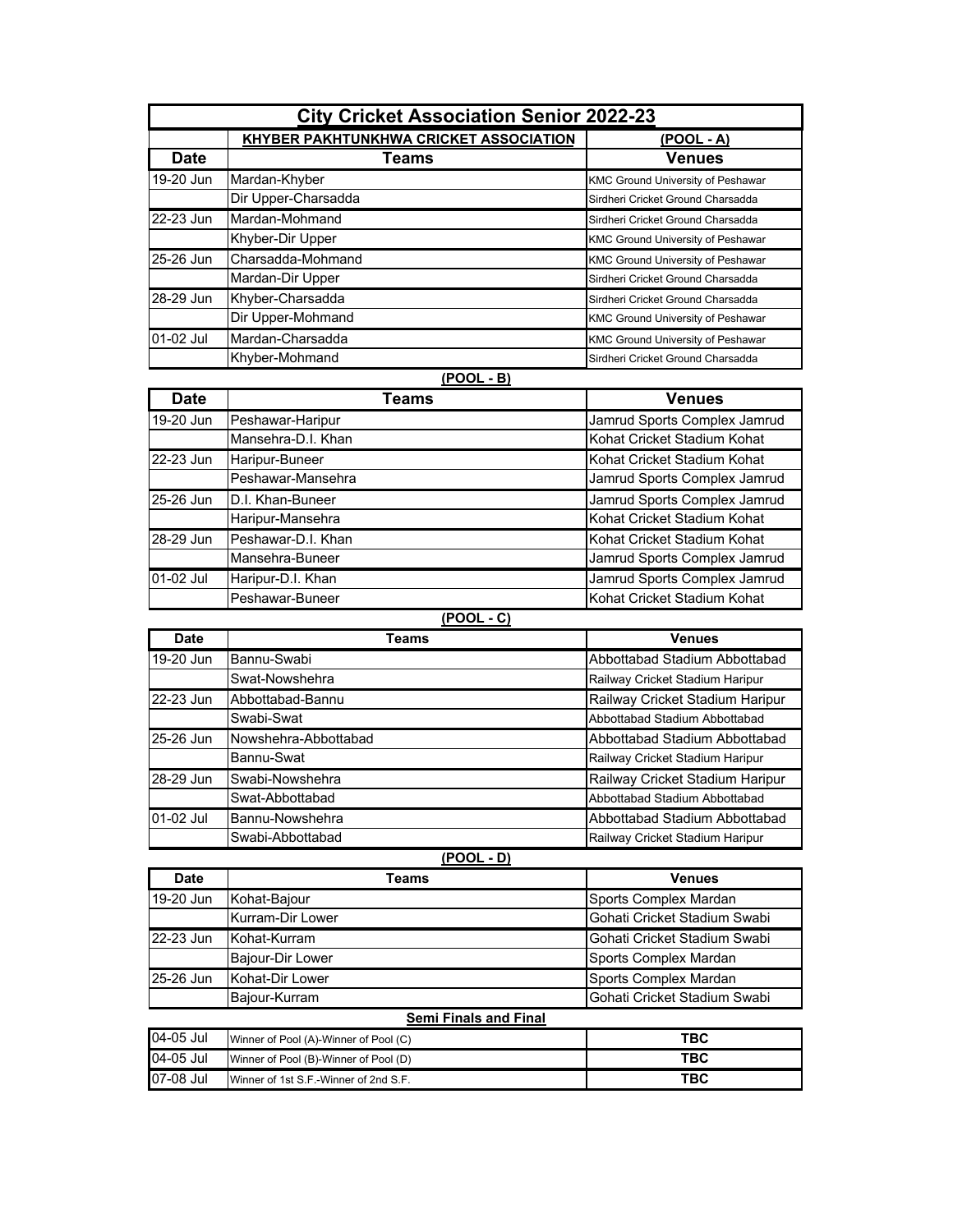|                                                     | <b>City Cricket Association Senior 2022-23</b> |                                        |  |
|-----------------------------------------------------|------------------------------------------------|----------------------------------------|--|
| <b>NORTHERN CRICKET ASSOCIATION</b><br>$(POOL - A)$ |                                                |                                        |  |
| <b>Date</b>                                         | <b>Teams</b>                                   | <b>Venues</b>                          |  |
| 24-25 Jun                                           | Jhelum-Mirpur                                  | Marghazar Cricket Ground Islamabad     |  |
|                                                     | Poonch-Chakwal                                 | National Cricket Ground, Islamabad     |  |
| 27-28 Jun                                           | Jhelum-Chakwal                                 | Rawal Cricket Ground Rawalpindi        |  |
|                                                     | Mirpur-Poonch                                  | <b>Bhutto Cricket Ground Islamabad</b> |  |
| 30Jun-01Jul                                         | Jhelum-Poonch                                  | Miusam Cricket Ground Faisal Town      |  |
|                                                     | Mirpur-Chakwal                                 | <b>Bhutto Cricket Ground Islamabad</b> |  |
|                                                     | $(POOL - B)$                                   |                                        |  |
| <b>Date</b>                                         | <b>Teams</b>                                   | <b>Venue</b>                           |  |
| 24-25 Jun                                           | Islamabad-Attock                               | House of Northern Islamabad            |  |
|                                                     | Gilgit Baltistan-Kotli                         | <b>Attock Cricket Ground Attock</b>    |  |
| 27-28 Jun                                           | Islamabad-Kotli                                | Shalimar Cricket Ground Islamabad      |  |
|                                                     | Attock-Gilgit Baltistan                        | <b>Attock Cricket Ground Attock</b>    |  |
| 30Jun-01Jul                                         | Islamabad-Gilgit Baltistan                     | Shalimar Cricket Ground Islamabad      |  |
|                                                     | Attock-Kotli                                   | <b>Attock Cricket Ground Attock</b>    |  |
|                                                     | (POOL - C)                                     |                                        |  |
| <b>Date</b>                                         | <b>Teams</b>                                   | Venue                                  |  |
| 24-25 Jun                                           | Muzaffarabad-Bagh                              | Muzaffarabad Cricket Stadium           |  |
| 27-28 Jul                                           | Rawalpindi-Bagh                                | Muzaffarabad Cricket Stadium           |  |
| 30Jun-01Jul                                         | Rawalpindi-Muzaffarabad                        | Muzaffarabad Cricket Stadium           |  |
|                                                     | Triangular Stage                               |                                        |  |
| 03-04 Jul                                           | Winner of Pool (A)-Winner of Pool (B)          | Shalimar Cricket Ground Islamabad      |  |
| 06-07 Jul                                           | Winner of Pool (A)-Winner of Pool (C)          | Shalimar Cricket Ground Islamabad      |  |
| 14-15 Jul                                           | Winner of Pool (B)-Winner of Pool (C)          | House of Northern Islamabad            |  |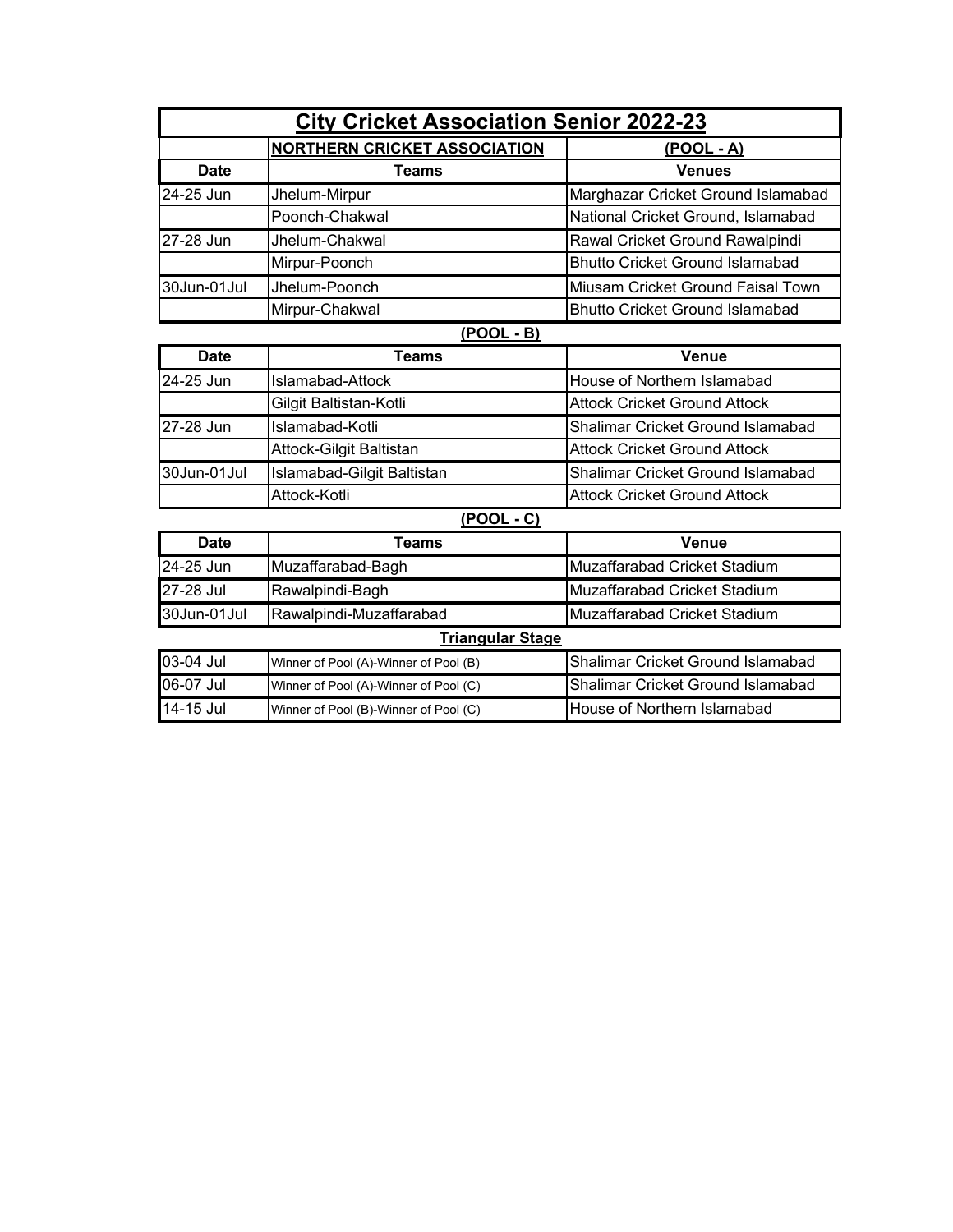| <b>City Cricket Association Senior 2022-23</b> |                           |                                |
|------------------------------------------------|---------------------------|--------------------------------|
|                                                | SINDH CRICKET ASSOCIATION | (POOL - A)                     |
| <b>Date</b>                                    | Teams                     | <b>Venues</b>                  |
| 21-22 Jun                                      | Zone VI - Mirpurkhas      | Naya Nazimabad Stadium Karachi |
|                                                | Khairpur - Larkana        | KCA Stadium, Karachi           |
| 24-25 Jun                                      | Zone VI - Sanghar         | KCA Stadium, Karachi           |
|                                                | Mirpurkhas - Larkana      | Naya Nazimabad Stadium Karachi |
| 27-28 Jun                                      | Zone VI - Khairpur        | KCA Stadium, Karachi           |
|                                                | Mirpurkhas - Sanghar      | Hanif Muhammad HPC NSK Karachi |
| 30-01 July                                     | Zone VI - Larkana         | Naya Nazimabad Stadium Karachi |
|                                                | Sanghar - Khairpur        | Hanif Muhammad HPC NSK Karachi |
| 03-04 Jul                                      | Larkana - Sanghar         | Hanif Muhammad HPC NSK Karachi |
|                                                | Mirpurkhas - Khairpur     | KCA Stadium, Karachi           |

#### **(POOL - B)**

| <b>Date</b> | Teams                  | <b>Venues</b>                     |
|-------------|------------------------|-----------------------------------|
| 21-22 Jun   | Zone VII - Sukkur      | <b>TMC Ground Gulberg Karachi</b> |
|             | Benazirabad - Badin    | Hanif Muhammad HPC NSK Karachi    |
| 24-25 Jun   | Badin - Zone 7         | <b>TMC Ground Gulberg Karachi</b> |
|             | Sukkur - Benazirabad   | Baqai Sports Complex, Gadap       |
| 27-28 Jun   | Zone VII - Benazirabad | Baqai Sports Complex, Gadap       |
|             | Sukkur - Badin         | <b>TMC Ground Gulberg Karachi</b> |

# **(POOL - C)**

| Date      | Teams                | <b>Venues</b>             |
|-----------|----------------------|---------------------------|
| 21-22 Jun | Hyderabad - Zone II  | Niaz Stadium Hyderabad    |
|           | Jamshoro - Zone III  | Site Cricket Ground Kotri |
| 24-25 Jun | Hyderabad - Jamshoro | Niaz Stadium Hyderabad    |
|           | Zone II - Zone III   | Site Cricket Ground Kotri |
| 27-28 Jun | Hyderabad - Zone III | Niaz Stadium Hyderabad    |
|           | Jamshoro - Zone II   | Site Cricket Ground Kotri |

# **(POOL - D)**

| <b>Date</b> | Teams                                 | <b>Venues</b>                      |
|-------------|---------------------------------------|------------------------------------|
| 21-22 Jun   | Zone I - Zone V                       | Landhi Gymkhana Ground Karachi     |
|             | Shikarpur - Zone IV                   | <b>UBL Sports Complex, Karachi</b> |
| 24-25 Jun   | Zone I - Zone IV                      | Hanif Muhammad HPC NSK Karachi     |
|             | Shikarpur - Zone V                    | Landhi Gymkhana Ground Karachi     |
| 27-28 Jun   | Zone-I - Shikarpur                    | <b>UBL Sports Complex, Karachi</b> |
|             | Zone V - Zone IV                      | Landhi Gymkhana Ground Karachi     |
|             | <b>Semi Finals and Final</b>          |                                    |
| 06-07 Jul   | Winner of Pool (A)-Winner of Pool (C) |                                    |
| 06-07 Jul   | Winner of Pool (B)-Winner of Pool (D) |                                    |
| 13-14 Jul   | Winner of 1st S.F.-Winner of 2nd S.F. |                                    |